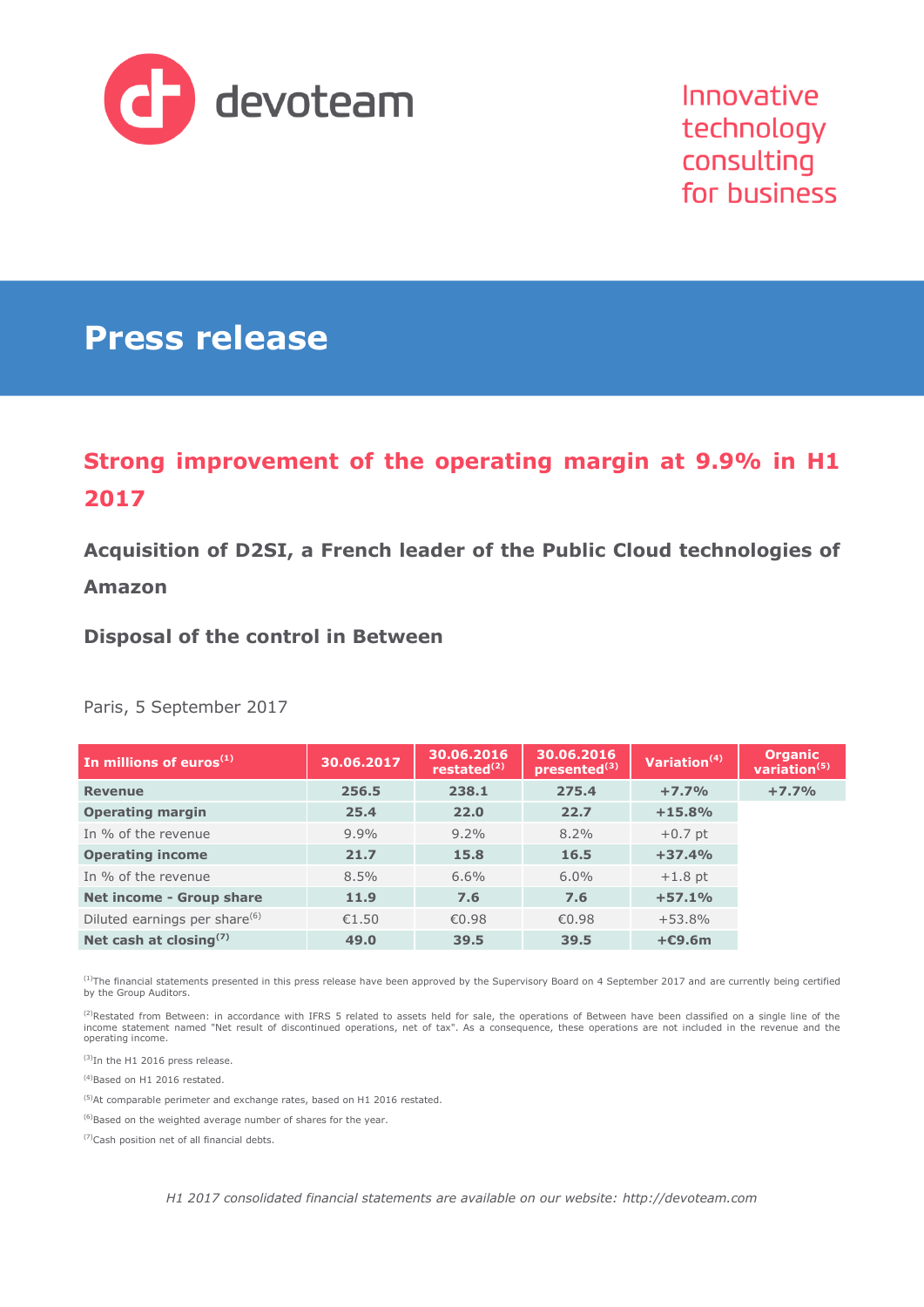Devoteam (Euronext Paris: DVT) reported revenues of €256.5 million and operating margin of 9.9% for the first half of 2017. In addition, the Group also announced two strategic moves that are aligned with the ambition outlined in its Scale! plan.

On 21 July 2017, Devoteam signed an agreement which will lead to the divestment of 40% of Between shares to its minority shareholders. Between is based in the Netherlands and focused on brokerage business. The closing is expected to happen in September 2017 and will decrease Devoteam's ownership in the company to 35%. In accordance with IFRS 5, the consolidated income statement of the Group has been restated, and the net profits and losses related to Between are now booked in the "Income from discontinued operation, net of tax" line. Previous periods have been restated to keep the method unchanged from one period to another.

On 6 August 2017, the Group also signed an agreement which will lead to the acquisition of a majority stake of 80% in D2SI, a Public Cloud specialist and one of the leading French providers of cloud solutions of Amazon Web Services. D2SI supports its customers in the fields of automation, modernisation and development of application portfolio, and the deployment of Big Data solutions. Furthermore, D2SI benefits from a significant market visibility and credibility, as the organizer of the TIAD (The Incredible Automation Day), the leading event on IT automation in France. The company employs circa 100 people and generated revenues of €13 million in 2016. This acquisition will be consolidated as of 1 October 2017. From a strategic point of view, this acquisition fits fully with the ambition and dynamic of the Scale! plan as it reinforces the position of Devoteam on the Agile IT Platform offer, and extends the ability to provide, next to the market leaders (AWS, Google, Microsoft), for the fast growing demand for Public Cloud.

## **Results for the first half of 2017**

Following the reclassification of the results of Between, the Group generated **revenues** of €256.5 million in the first half of 2017, growing 7.7% at constant scope and exchange rates compared to the first half of 2016.

During the second quarter of 2017, the Group generated revenues of €125.3 million, representing a 1.3% organic growth compared to the second quarter of 2016. This growth is despite the effects of fewer working days in 2017 compared to 2016 (-2.8 days) and the benefit of a major license contract signed in the Middle East (also in 2016). Excluding theses impacts, the Group estimates the growth would have been in the range of 8%, mainly explained by the success of the speedboats (start-ups launched by the Group on strategic markets), improved operations in Germany and the focus on the SMACS offers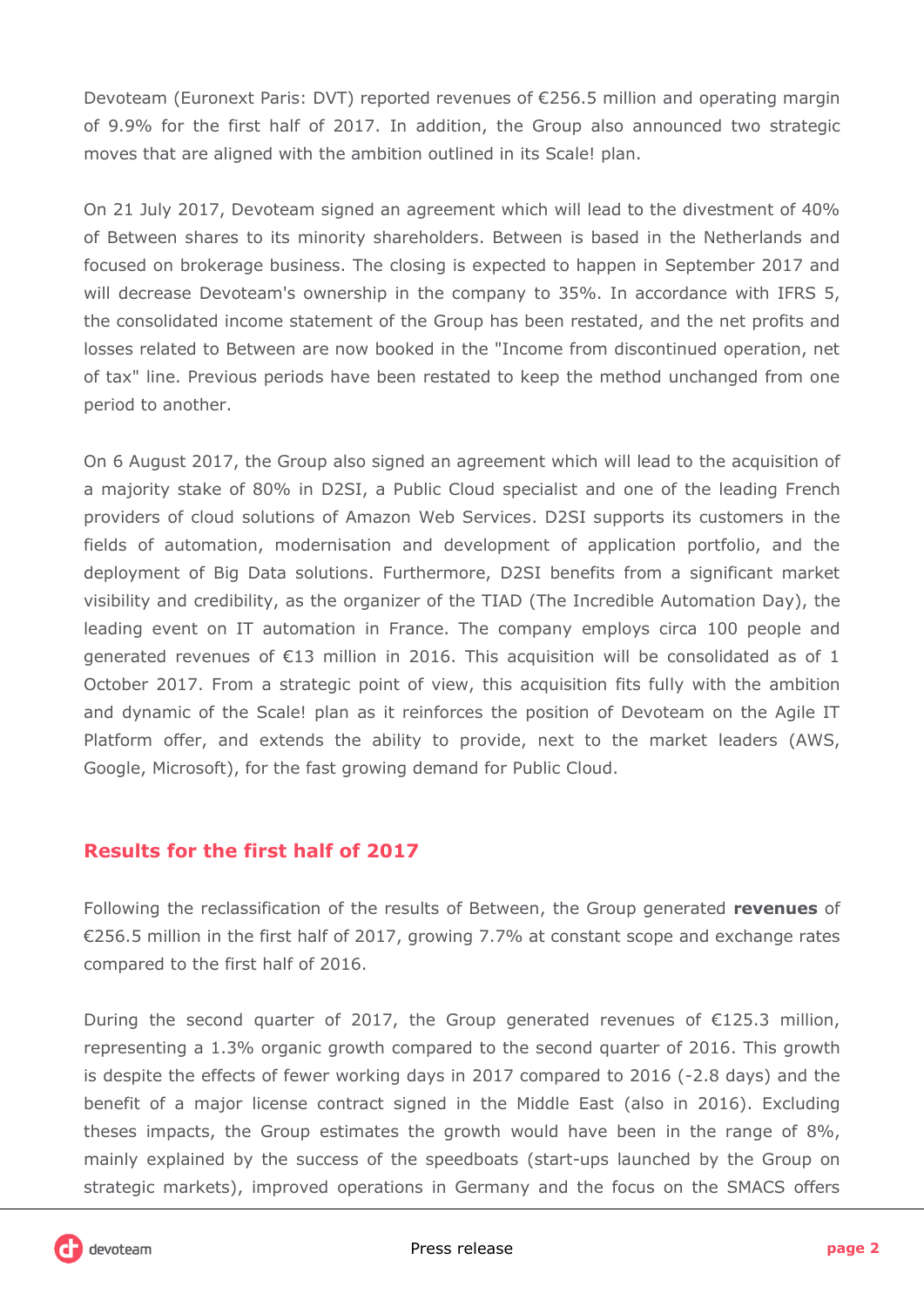(Social Mobile Analytics Cloud Security). Revenues from SMACS offers has increased by over 20% during the second quarter and represented nearly half the revenue of the Group.

The **operating margin** increased by 70 basis points in the first half of 2017. It stood at €25.4 million and 9.9% of the revenue, against €22.0 million and 9.2% in the first half of 2016. The margin rate benefited from improved margins on contracts and from the relutive effect of the divestment in Between.

Non recurring expenses included decreasing restructuring costs, mainly located in Spain, Germany and France, and a goodwill write down of  $E1.0$  million in relation to Devoteam **Netherlands** 

The **operating result** benefited from combined improvement on the operating margin and on the non recurring expenses. It increased by 37% during the semester compared to the same period of 2016.

The **financial result** improved slightly to a -€0.9 million expense compared to the first half of 2016, mainly thanks to currency gains on the Turkish lira.

**Tax expenses** amounted to €7.8 million. It represented 37.3% of the profit before tax of the continuing operations, against 40.7% in the first half of 2016. Excluding the losses of disposals and the impairments, without tax effect, the tax rate would have been 35.7%, slightly above the first half of 2016. The tax expenses included the effect of local taxes (mainly CVAE in France) for €1.5 million.

**Net income** increased by 48%, and the net income attributable to the shareholders of Devoteam S.A. strongly improved by 57%, thanks to the decrease of the non recurring expenses supported by the "Group share" part of the scope.

On 30 June 2017, the **net cash** of the Group was €49.0 million, considering a DSO level at mid-year usually higher than at year-end.

## **Headcount and utilization rate**

On 30 June 2017, the Group employed 4 422 people compared to 4 338 people on 31 March 2017 after considering the restatement of the Between operations. The headcount increased by 81 people in the second quarter of 2017 whereas the second quarter of 2016 presented a net increase in headcount of 13 people.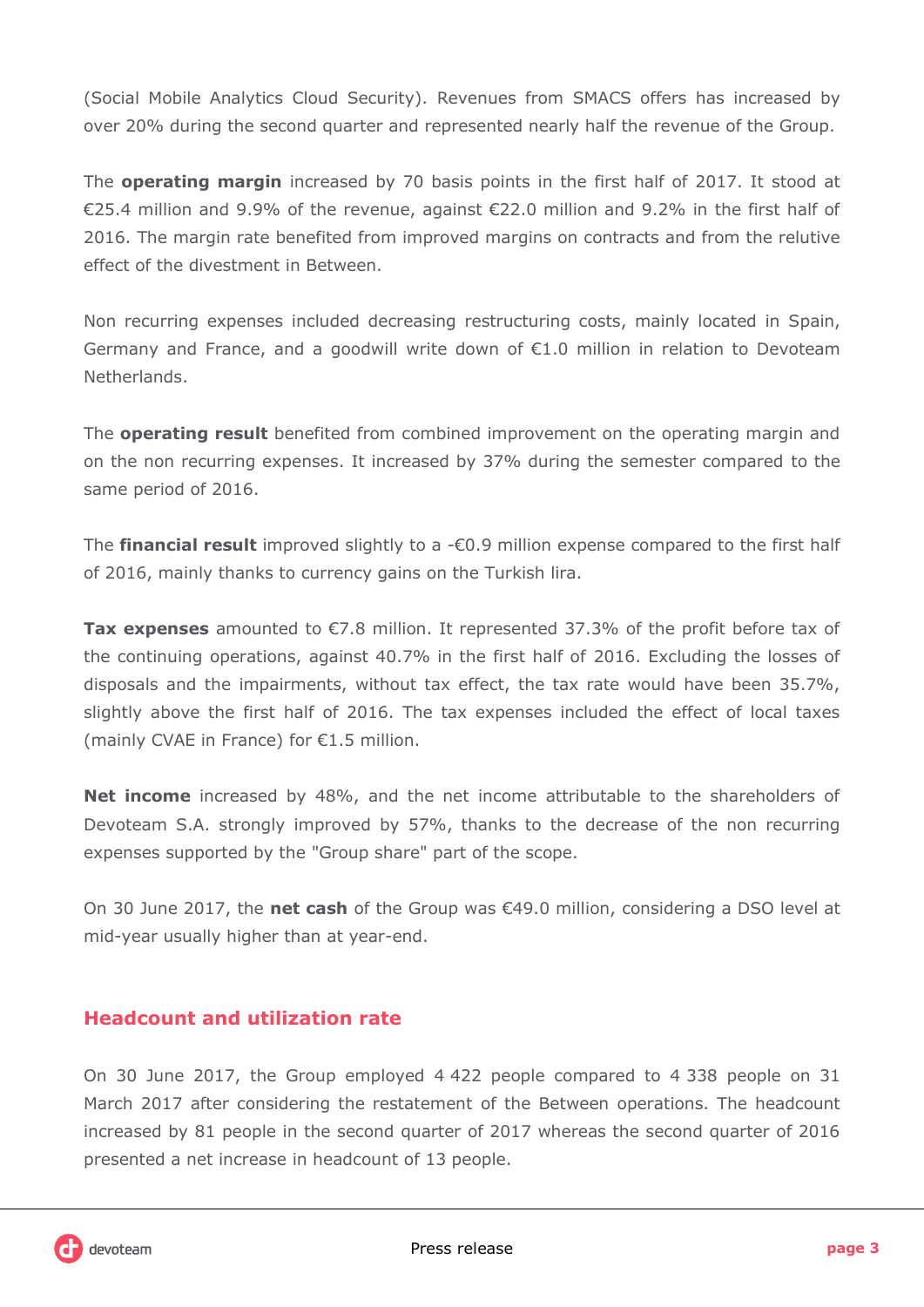The ratio of billable headcount to total headcount stood at 85.8% on 30 June 2017, compared to 85.3% on 31 March 2017.

Excluding divested entities, the utilization rate was at 84.2%.

### **2017 outlook**

After considering the transfer of Between to discontinued operations and the acquisition of D2SI, the Group updated its 2017 annual target of revenue to €530 million (against €595 million previously). It includes a contribution of TMNS of €10 million over six months (versus seven months in the previous release) and a contribution of D2SI of around  $\epsilon$ 3 million. The Group updated its target of operating margin too, from "close to 9%" to "close to 10%" to include the relutive impact of the divestment in Between.

## **Financial calendar**

| <b>Press release after market closed</b> |              |  |  |  |
|------------------------------------------|--------------|--|--|--|
| 03 2017<br>04 2017                       |              |  |  |  |
| 14 November 2017                         | 7 March 2018 |  |  |  |

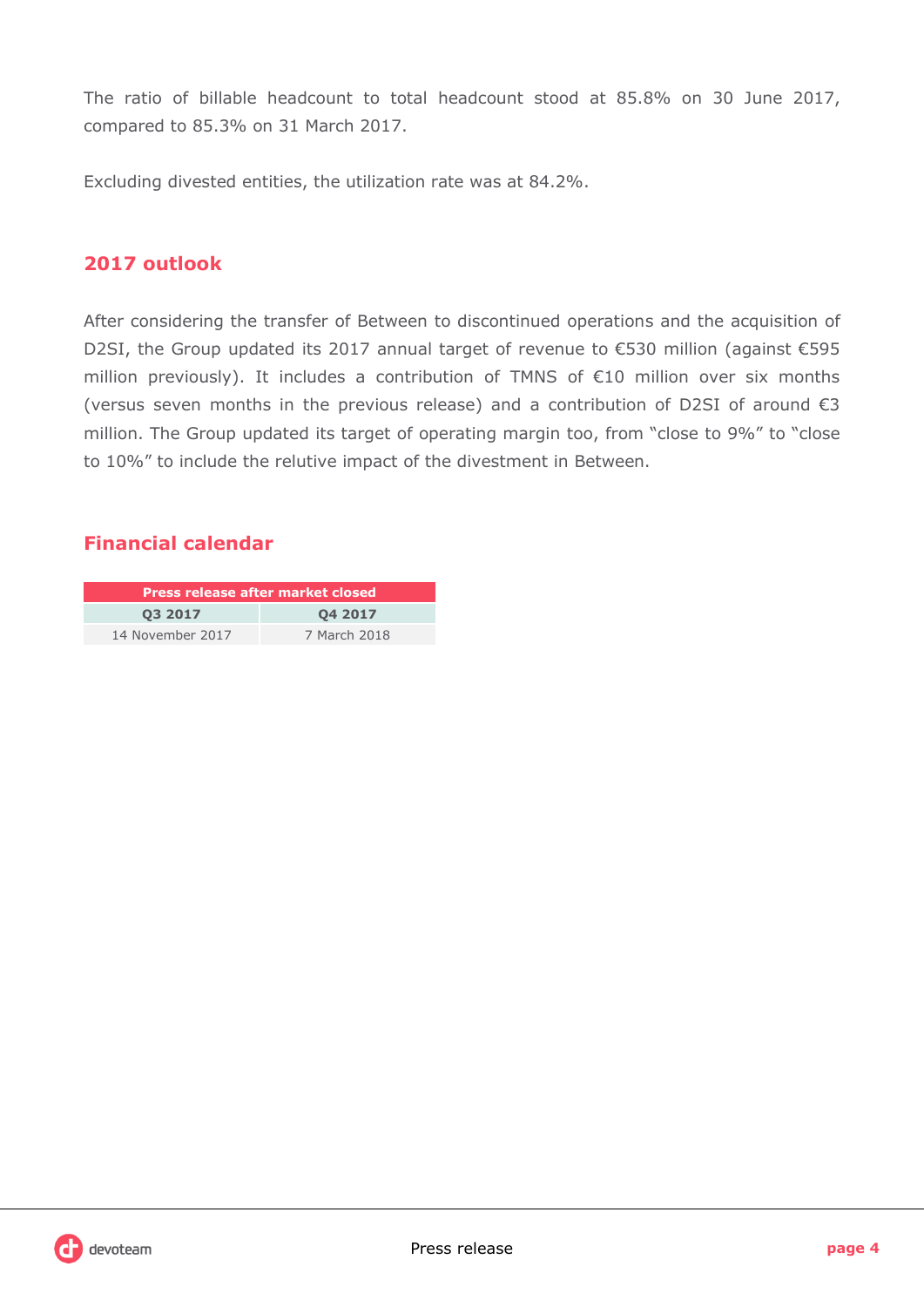## **Appendix**

# **Pro forma information of the profit and loss statement**

| In millions of euros                                                                     | H1 2017 | H1 2016<br>restated | H1 2016<br>presented | 2016<br>restated | 2016<br>presented |
|------------------------------------------------------------------------------------------|---------|---------------------|----------------------|------------------|-------------------|
| <b>Continuing operations</b>                                                             |         |                     |                      |                  |                   |
| <b>Revenue</b>                                                                           | 256.5   | 238.1               | 275.4                | 479.4            | 555.7             |
| <b>Operating margin</b>                                                                  | 25.4    | 22.0                | 22.7                 | 45.3             | 47.0              |
| In % of the revenue                                                                      | 9.9%    | 9.2%                | 8.2%                 | 9.5%             | 8.5%              |
| Cost of share based payment &<br>impact of acquisitions<br>(amortization of intangibles) | (1.1)   | (0.8)               | (0.8)                | (1.7)            | (1.7)             |
| Current operating income                                                                 | 24.3    | 21.2                | 21.9                 | 43.6             | 45.3              |
| In % of the revenue                                                                      | 9.5%    | 8.9%                | 7.9%                 | 9.1%             | 8.2%              |
| Non current result excluding<br>impairment, badwill & M&A                                | (1.6)   | (2.8)               | (2.8)                | (4.0)            | (4.0)             |
| Operating income before M&A &<br>assets disposal                                         | 22.7    | 18.4                | 19.1                 | 39.6             | 41.3              |
| In % of the revenue                                                                      | 8.8%    | 7.7%                | 6.9%                 | 8.3%             | 7.4%              |
| M&A & other assets disposal                                                              | 0.0     | (1.3)               | (1.3)                | (2.2)            | (2.2)             |
| Impairment, badwill                                                                      | (1.0)   | (1.2)               | (1.2)                | (1.1)            | (1.1)             |
| <b>Operating income</b>                                                                  | 21.7    | 15.8                | 16.5                 | 36.3             | 38.0              |
| In % of the revenue                                                                      | 8.5%    | 6.6%                | 6.0%                 | 7.6%             | 6.8%              |
| Financial result                                                                         | (0.9)   | (1.1)               | (1.1)                | (2.4)            | (2.4)             |
| Share of profit from associates                                                          | 0.1     | (0.1)               | (0.1)                | 0.1              | 0.1               |
| Income before tax                                                                        | 20.9    | 14.6                | 15.3                 | 34.0             | 35.7              |
| In % of the revenue                                                                      | 8.1%    | 6.1%                | 5.5%                 | 7.1%             | 6.4%              |
| Income tax                                                                               | (7.8)   | (5.9)               | (6.1)                | (11.9)           | (12.3)            |
| <b>Discontinued operation</b>                                                            |         |                     |                      |                  |                   |
| Profit (loss) from discontinued<br>operation, net of tax                                 | 0.5     | 0.5                 |                      | 1.3              |                   |
|                                                                                          |         |                     |                      |                  |                   |
| <b>Net income</b>                                                                        | 13.6    | 9.2                 | 9.2                  | 23.4             | 23.4              |
| In % of the revenue                                                                      | 5.3%    | 3.9%                | 3.3%                 | 4.9%             | 4.2%              |
| Net income - Group share                                                                 | 11.9    | 7.6                 | 7.6                  | 19.8             | 19.8              |
| Basic earnings per share                                                                 | €1.51   | €0.98               | €0.98                | €2.54            | €2.54             |
| Diluted earnings per share                                                               | €1.50   | €0.98               | €0.98                | €2.54            | €2.54             |

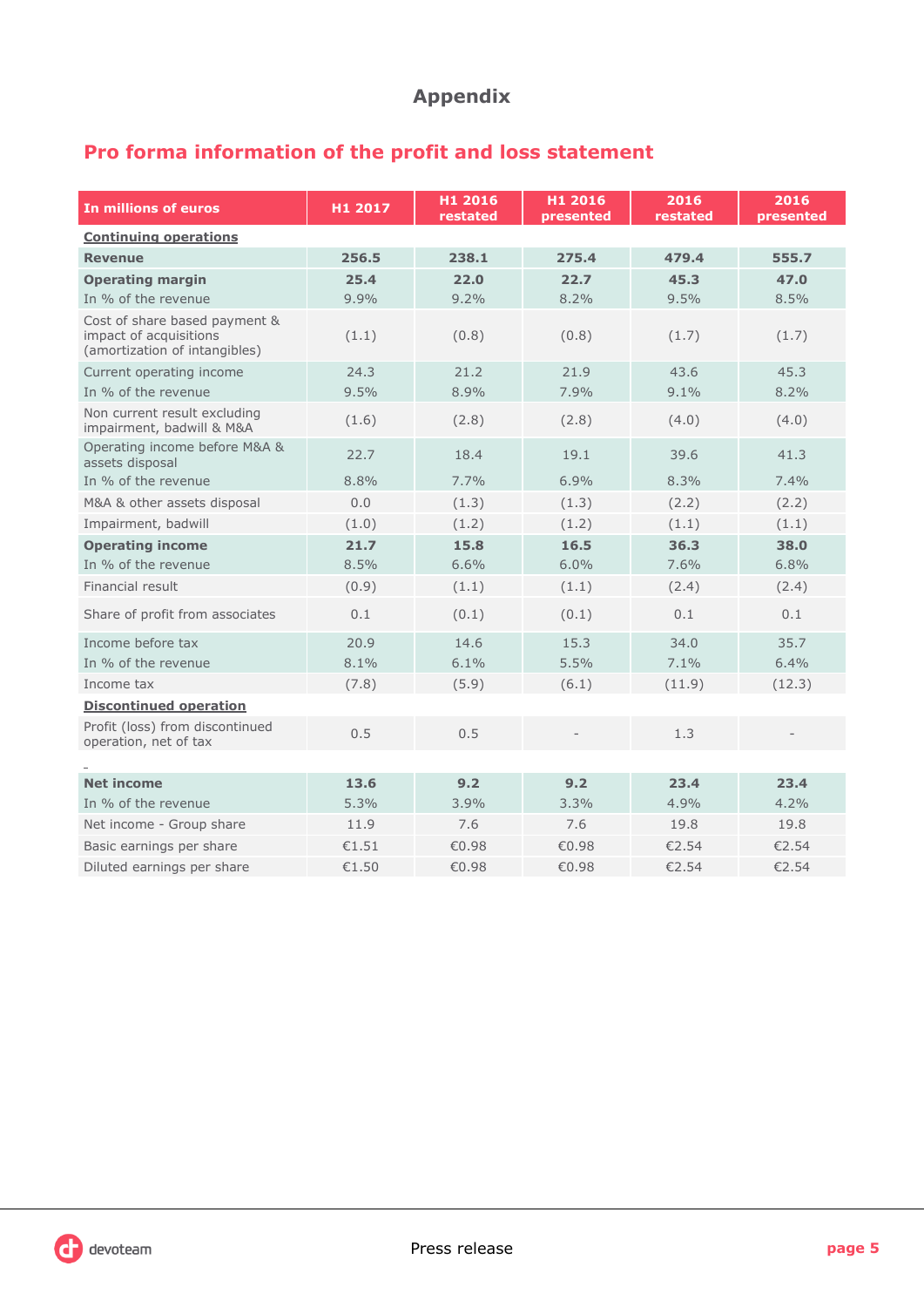# **Quarterly revenue by region**

| In millions of euros                 | 01 2017<br>restated | 01 2016<br>restated | Q2 2017  | 02 2016<br>restated | H1 2017 | H1 2016<br>restated |
|--------------------------------------|---------------------|---------------------|----------|---------------------|---------|---------------------|
| <b>France</b>                        | 67.7                | 56.2                | 64.5     | 58.6                | 132.2   | 114.8               |
| Variation                            | 20.5%               |                     | 10.0%    |                     | 15.2%   |                     |
| L-f-I variation                      | 20.5%               |                     | 10.0%    |                     | 15.2%   |                     |
| <b>Northern Europe &amp; Benelux</b> | 32.6                | 28.4                | 29.2     | 30.0                | 61.8    | 58.4                |
| Variation                            | 14.6%               |                     | $-2.7%$  |                     | 5.8%    |                     |
| L-f-I variation                      | 10.9%               |                     | $-6.9%$  |                     | 1.8%    |                     |
| <b>Central Europe</b>                | 13.7                | 11.5                | 14.1     | 11.2                | 27.8    | 22.7                |
| Variation                            | 18.8%               |                     | 26.3%    |                     | 22.5%   |                     |
| L-f-I variation                      | 11.0%               |                     | 17.4%    |                     | 14.1%   |                     |
| <b>Rest of the world</b>             | 17.3                | 16.4                | 17.8     | 21.6                | 35.1    | 38.1                |
| Variation                            | 5.2%                |                     | $-17.8%$ |                     | $-7.9%$ |                     |
| I-f-I variation                      | 5.4%                |                     | $-17.8%$ |                     | $-7.8%$ |                     |
| Corporate                            | (0.1)               | (0.1)               | (0.4)    | (0.1)               | (0.4)   | (0.2)               |
| <b>Divestments</b>                   |                     | 2.6                 |          | 1.6                 |         | 4.2                 |
| <b>Total</b>                         | 131.2               | 115.1               | 125.3    | 123.0               | 256.5   | 238.1               |
| Variation                            | 14.0%               |                     | 1.9%     |                     | 7.7%    |                     |
| L-f-I variation                      | 14.6%               |                     | 1.3%     |                     | 7.7%    |                     |

Of which impact of significant acquisitions:

| In millions of euros                                     | 01 2017 | 01 2016 | 02 2017 | 02 2016 | H1 2017 | H <sub>1</sub> 2016 |
|----------------------------------------------------------|---------|---------|---------|---------|---------|---------------------|
| <b>Northern Europe &amp; Benelux</b>                     | 1.1     |         | 1.6     |         | 2.7     |                     |
| HNCO, consolidated as of 1 July 2016 (estimate)          | 0.6     |         | 1.0     |         | 1.6     |                     |
| Globicon, consolidated as of 1 July 2016 (estimate)      | 0.5     |         | 0.6     |         | 1.1     |                     |
| <b>Central Europe</b>                                    | 0.9     |         | 1.0     |         | 1.9     |                     |
| Q-Partners Consulting, consolidated as of 1 July<br>2016 | 0.9     |         | 1.0     |         | 1.9     |                     |

#### **Discontinued operation:**

| In millions of euros |         |      |           | Q1 2017   Q1 2016   Q2 2017   Q2 2016   H1 2017   H1 2016 |          |      |
|----------------------|---------|------|-----------|-----------------------------------------------------------|----------|------|
| <b>Between</b>       | 18.7    | 18.2 | 16.4      | 19.1                                                      | 35.1     | 37.3 |
| Variation            | $2.5\%$ |      | $-14.1\%$ |                                                           | $-6.0\%$ |      |
| L-f-I variation      | $2.5\%$ |      | $-14.1\%$ |                                                           | $-6.0\%$ |      |

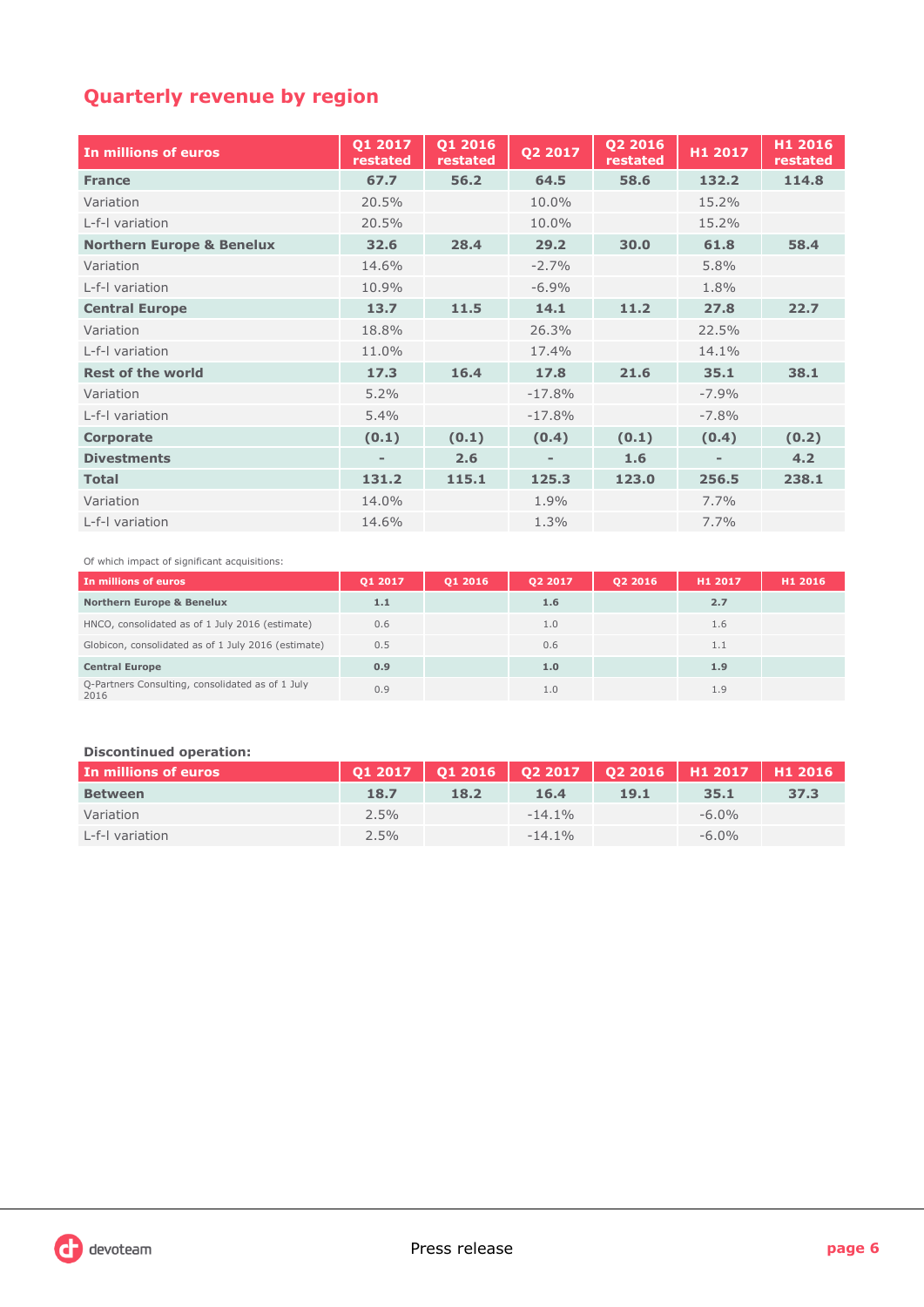## **Revenue and operating margin by region**

| In millions of euros                 | H1 2017 | H1 2016<br>restated |
|--------------------------------------|---------|---------------------|
| <b>France</b>                        |         |                     |
| Group contribution                   | 132.2   | 114.8               |
| Operating margin                     | 17.0    | 14.8                |
| In % of Group contribution           | 12.9%   | 12.9%               |
| <b>Northern Europe &amp; Benelux</b> |         |                     |
| Group contribution                   | 61.8    | 58.4                |
| Operating margin                     | 4.6     | 4.3                 |
| In % of Group contribution           | 7.4%    | 7.4%                |
| <b>Central Europe</b>                |         |                     |
| Group contribution                   | 27.8    | 22.7                |
| Operating margin                     | 2.4     | 1.7                 |
| In % of Group contribution           | 8.5%    | 7.5%                |
| <b>Rest of the world</b>             |         |                     |
| Group contribution                   | 35.1    | 38.1                |
| Operating margin                     | 2.1     | 2.3                 |
| In % of Group contribution           | 5.9%    | 6.1%                |
| <b>Corporate</b>                     |         |                     |
| Group contribution                   | (0.4)   | (0.2)               |
| Operating margin                     | (0.6)   | (1.1)               |
| <b>Divestments</b>                   |         |                     |
| Group contribution                   |         | 4.2                 |
| Operating margin                     |         | (0.1)               |
| In % of Group contribution           |         | $-1.9%$             |
| <b>Total</b>                         |         |                     |
| Group contribution                   | 256.5   | 238.1               |
| Operating margin                     | 25.4    | 22.0                |
| In % of Group contribution           | 9.9%    | 9.2%                |

#### **Discontinued operation:**

| In millions of euros       | H1 2017 H1 2016 |      |
|----------------------------|-----------------|------|
| <b>Between</b>             |                 |      |
| Group contribution         | 35.1            | 37.3 |
| Operating margin           | 0.7             | 0.7  |
| In % of Group contribution | $2.1\%$         | 1.8% |

# **Utilization rate of internal resources exlcuding divested entities**

| $Q12016$ $Q22016$ $Q32016$ $Q42016$ $2016$ $Q12017$ $Q22017$ |                         |  |                   |  |
|--------------------------------------------------------------|-------------------------|--|-------------------|--|
| 82.9%                                                        | 85.1% 85.5% 84.1% 84.4% |  | $82.9\%$ $84.2\%$ |  |

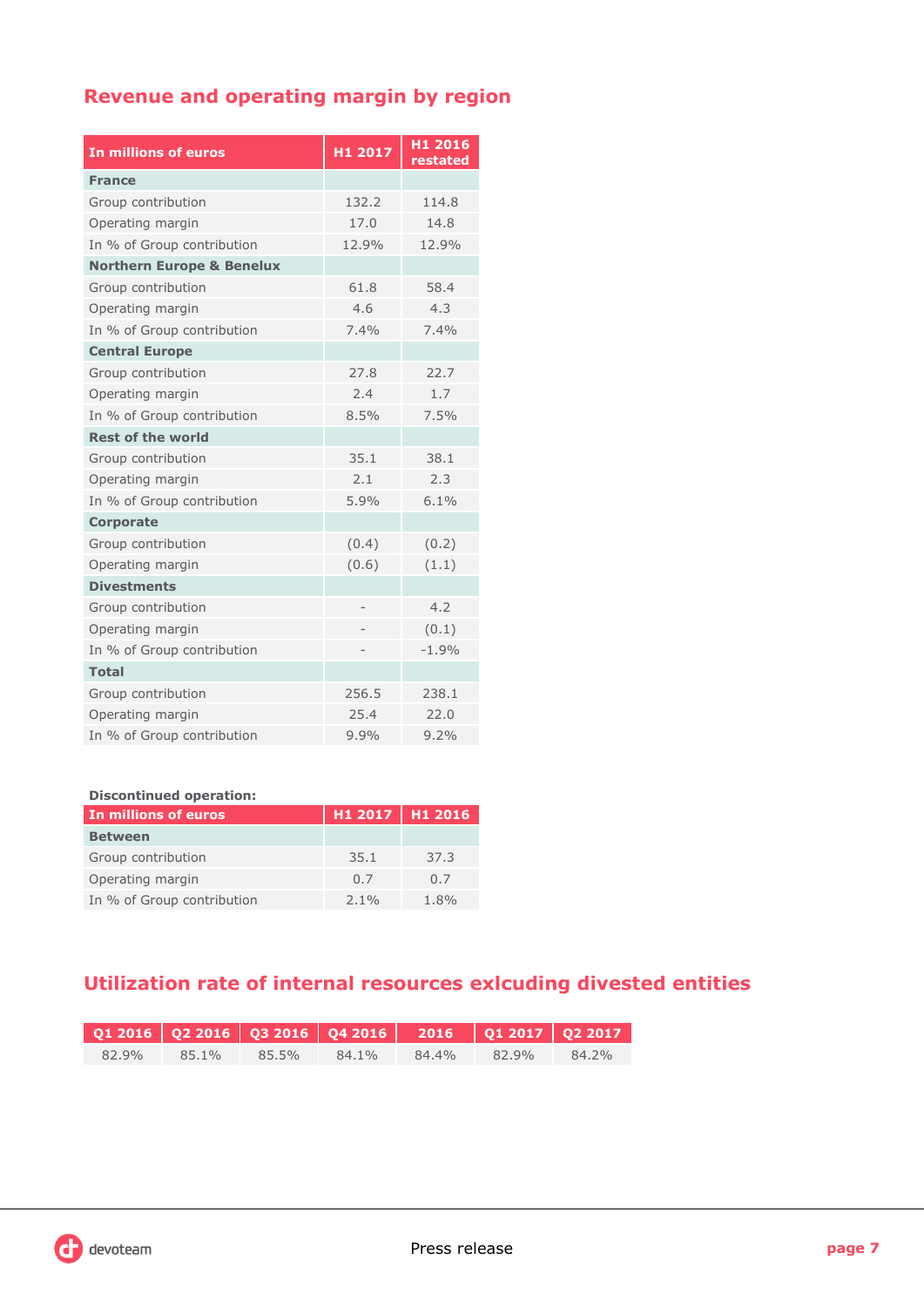## **Net debt**

| In millions of euros                                           | 30.06.2017 | 31.12.2016 | 30.06.2016 |
|----------------------------------------------------------------|------------|------------|------------|
| Short-term investments                                         | 10.1       | 10.3       | 15.0       |
| Cash at bank*                                                  | 71.9       | 81.7       | 57.0       |
| Bank overdrafts (liability)                                    | (1.0)      | (1.0)      | (1.5)      |
| <b>Cash and cash equivalents</b>                               | 81.0       | 91.0       | 70.6       |
| <b>Cash management assets</b>                                  | 1.7        | 1.7        | 2.5        |
| <b>Bonds</b>                                                   | (29.8)     | (29.8)     | (29.7)     |
| Obligations under finance leases                               | (0.4)      | (0.8)      | (1.3)      |
| Draw-downs on bank and similar facilities and other borrowings | (1.3)      | (1.2)      | (0.7)      |
| <b>Long-term borrowings</b>                                    | (31.5)     | (31.8)     | (31.7)     |
| <b>Bonds</b>                                                   | (0.9)      | (0.4)      | (0.9)      |
| Obligations under finance leases                               | (0.8)      | (0.8)      | (0.8)      |
| Draw-downs on bank and similar facilities and other borrowings | (0.4)      | (0.2)      | (0.1)      |
| <b>Short-term borrowings</b>                                   | (2.2)      | (1.5)      | (1.9)      |
| <b>Total borrowings</b>                                        | (33.6)     | (33.2)     | (33.6)     |
| Derivative instruments                                         |            |            |            |
| Net cash                                                       | 49.0       | 59.5       | 39.5       |
| Of which cash from discontinued operations                     |            | 15.2       | 6.1        |
| <b>Total Equity</b>                                            | 155.8      | 146.1      | 131.1      |
| <b>Debt to Equity Ratio</b>                                    | 31.5%      | 40.7%      | 30.1%      |

\*Including factoring position (net of deposit) for € 14.3 million on 30 June 2017, € 10.3 million on 31 December 2016 and € 18.9 million on 30 June 2016.

## **Changes in exchange rates**

| For $C1$        | <b>Average rate</b><br>H1 2017 | <b>Average rate</b><br>H1 2016 | <b>Variation</b> |
|-----------------|--------------------------------|--------------------------------|------------------|
| UAE dirham      | 3.977                          | 4.100                          | 3.1%             |
| Swiss franc     | 1.096                          | 1.096                          |                  |
| Czech koruna    | 26.784                         | 27.038                         | 0.9%             |
| Danish krone    | 7.437                          | 7.450                          | 0.2%             |
| Algerian dinar  | 119.028                        | 121.352                        | $2.0\%$          |
| Pound sterling  | 0.861                          | 0.779                          | $-9.5%$          |
| Moroccan dirham | 10.779                         | 10.880                         | 0.9%             |
| Mexican peso    | 21.044                         | 20.160                         | $-4.2%$          |
| Norwegian krone | 9.179                          | 9.421                          | 2.6%             |
| Zloty           | 4.269                          | 4.367                          | 2.3%             |
| Tunisian dinar  | 2.546                          | 2.290                          | $-10.0\%$        |
| Turkish lira    | 3.939                          | 3.260                          | $-17.2%$         |
| US dollar       | 1.083                          | 1.116                          | 3.1%             |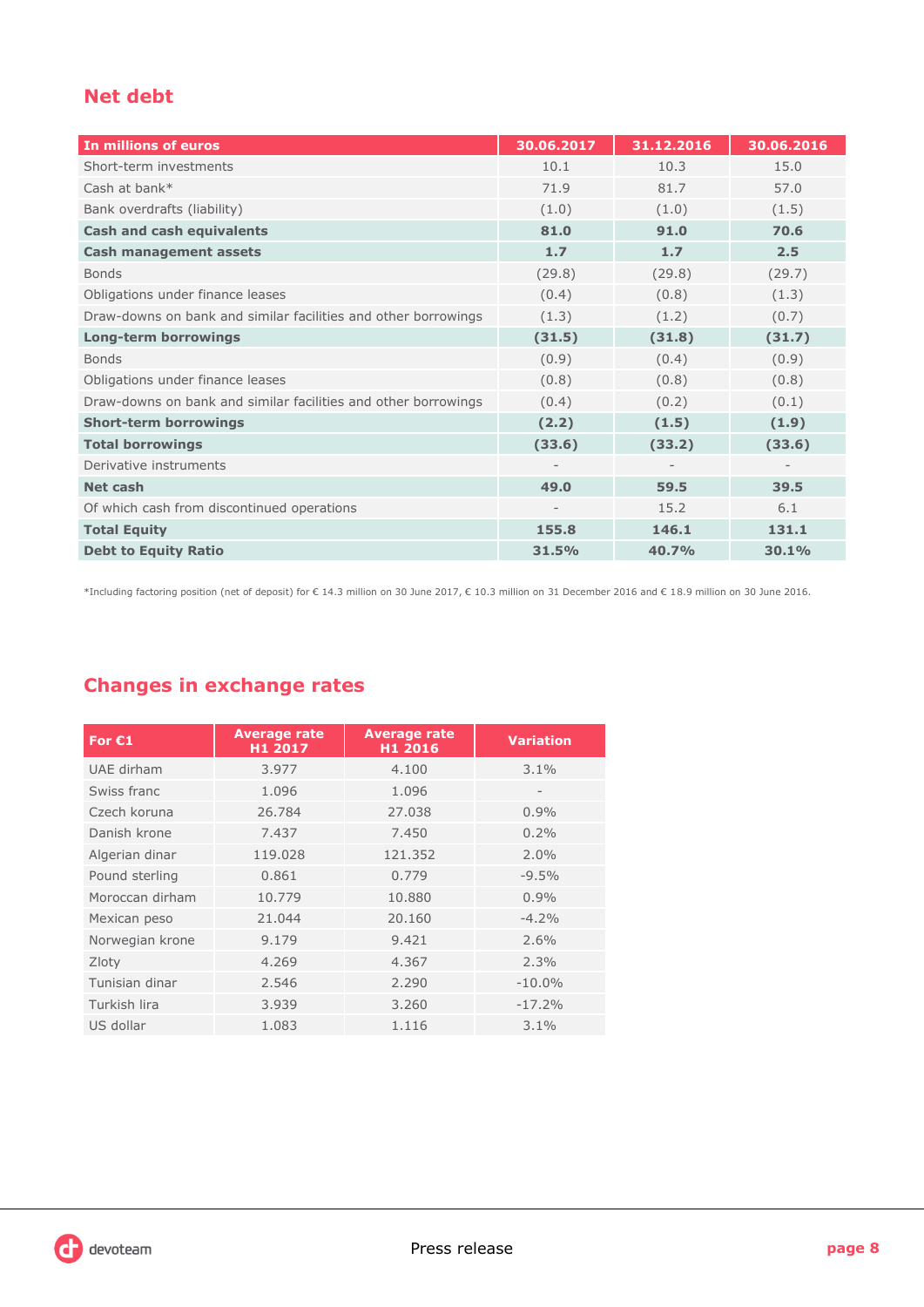## **Glossary**

Restated: restated from Between, in accordance with IFRS 5 "Non current assets held for sale and discontinued operations" which requires the net profits and losses of the activity to be presented as "Net result of discontinued operations, net of tax" in the consolidated income statement.

Between is a Dutch subsidiary specializing in "sourcing" of IT professionals.

France: French operations.

Northern Europe & Benelux: Belgium, Denmark, United-Kingdom, Luxembourg, Netherlands including TMNS in Switzerland, Germany and Serbia, and Norway excluding divested activities.

Central Europe: Austria, Czech Republic, Germany and Poland.

Rest of the world: Middle East, Algeria, Spain, Italy, Morocco, Mexico, Panama, Tunisia and Turkey.

Corporate: headquarter activities which cannot be allocated directly to the operational regions.

Divestments or divested entities: in 2016, divested activities include Grimstad activities in Norway, deconsolidated as of 1 May 2016, and Devoteam Genesis, deconsolidated as of 1 July 2016.

Revenue and group contribution: the revenue of a region is the contributive revenue and is defined as the total revenue (internal and external) of the region minus the costs of internal subcontracting. It reflects the contribution of the region to the revenue of the Group produced with own resources. The sum of the contributions of the regions corresponds to the consolidated revenue of the Group.

Operating margin: current operating result excluding the cost of share-based payments and the amortization of intangible assets resulting from acquisitions.

Like-for-like or I-f-I variation: variation at comparable perimeter and exchange rates.

Utilization rate of resources: number of working days of billable employees that were billed to a client compared to the total number of available days excluding holidays.

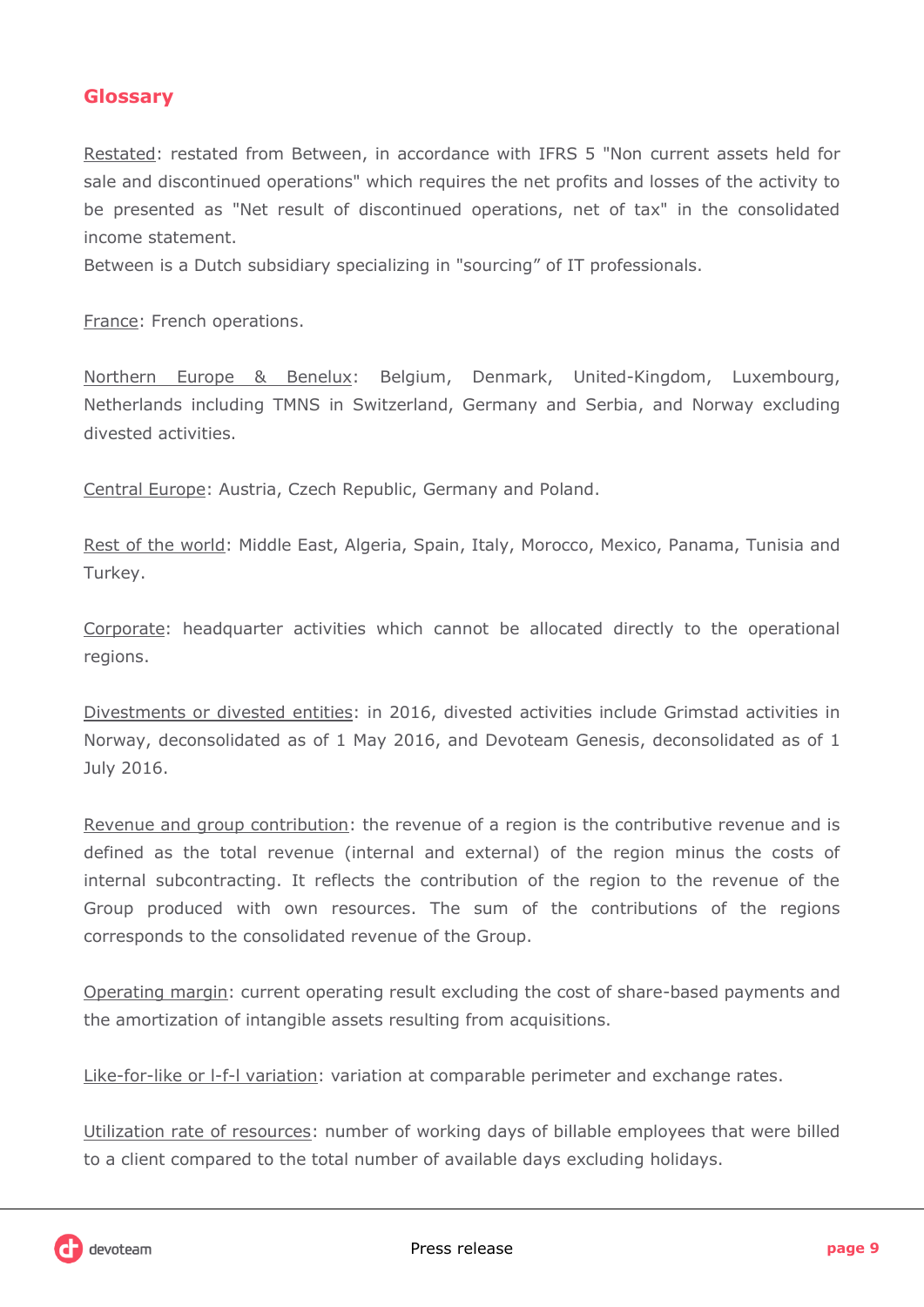SMACS: Social Mobile Analytics Cloud Security.

Big data: set of technologies to help collect, store and process data that have high attributes in terms of velocity, volume or variety.

Agile IT platform: Devoteam offer aiming at transforming customers' core IT into a service oriented digital platform, to serve business need for speed & agility, from the infrastructure layers, all the way to the delivery and IT operating models.